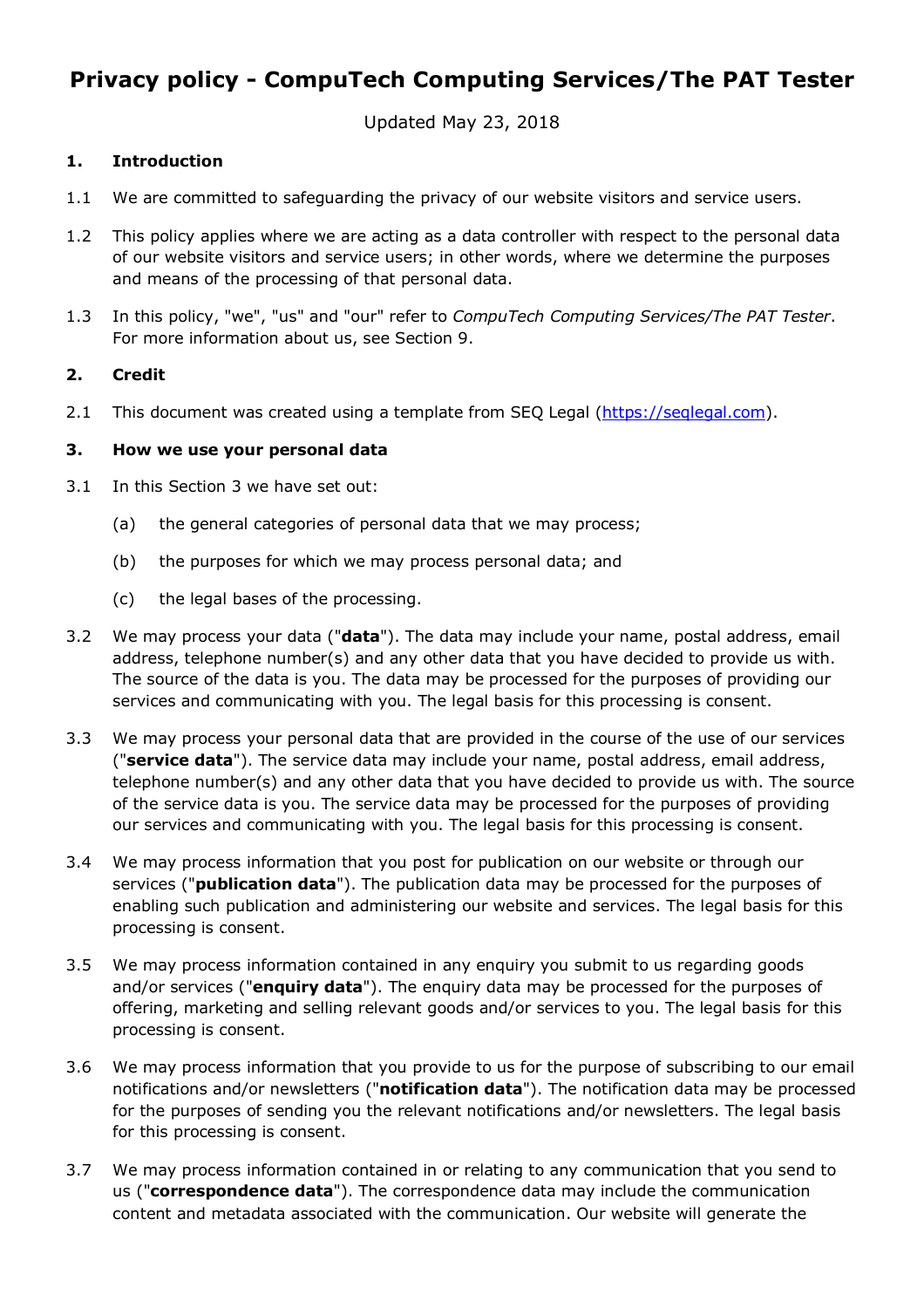metadata associated with communications made using the website contact forms. The correspondence data may be processed for the purposes of communicating with you and record-keeping. The legal basis for this processing is our legitimate interests, namely the proper administration of our website and business and communications with users.

- 3.8 We may process any of your personal data identified in this policy where necessary for the establishment, exercise or defence of legal claims, whether in court proceedings or in an administrative or out-of-court procedure. The legal basis for this processing is our legitimate interests, namely the protection and assertion of our legal rights, your legal rights and the legal rights of others.
- 3.9 We may process any of your personal data identified in this policy where necessary for the purposes of obtaining or maintaining insurance coverage, managing risks, or obtaining professional advice. The legal basis for this processing is our legitimate interests, namely the proper protection of our business against risks.
- 3.10 In addition to the specific purposes for which we may process your personal data set out in this Section 3, we may also process any of your personal data where such processing is necessary for compliance with a legal obligation to which we are subject, or in order to protect your vital interests or the vital interests of another natural person.
- 3.11 Please do not supply any other person's personal data to us, unless we prompt you to do so.

# **4. Providing your personal data to others**

- 4.1 We may disclose your personal data to our insurers and/or professional advisers insofar as reasonably necessary for the purposes of obtaining or maintaining insurance coverage, managing risks, obtaining professional advice, or the establishment, exercise or defence of legal claims, whether in court proceedings or in an administrative or out-of-court procedure.
- 4.2 We may disclose your personal data to our suppliers or subcontractors insofar as reasonably necessary for the supply of goods and other services that you have ordered.
- 4.3 Financial transactions relating to our website and services may be handled by our payment services providers, e.g., PayPal, bank, etc. We will share transaction data with our payment services providers only to the extent necessary for the purposes of processing your payments, refunding such payments and dealing with complaints and queries relating to such payments and refunds.
- 4.4 In addition to the specific disclosures of personal data set out in this Section 4, we may disclose your personal data where such disclosure is necessary for compliance with a legal obligation to which we are subject, or in order to protect your vital interests or the vital interests of another natural person. We may also disclose your personal data where such disclosure is necessary for the establishment, exercise or defence of legal claims, whether in court proceedings or in an administrative or out-of-court procedure.

#### **5. International transfers of your personal data**

5.1 You acknowledge that personal data that you submit for publication through our website or services may be available, via the internet, around the world. We cannot prevent the use (or misuse) of such personal data by others.

#### **6. Retaining and deleting personal data**

6.1 This Section 6 sets out our data retention policies and procedure, which are designed to help ensure that we comply with our legal obligations in relation to the retention and deletion of personal data.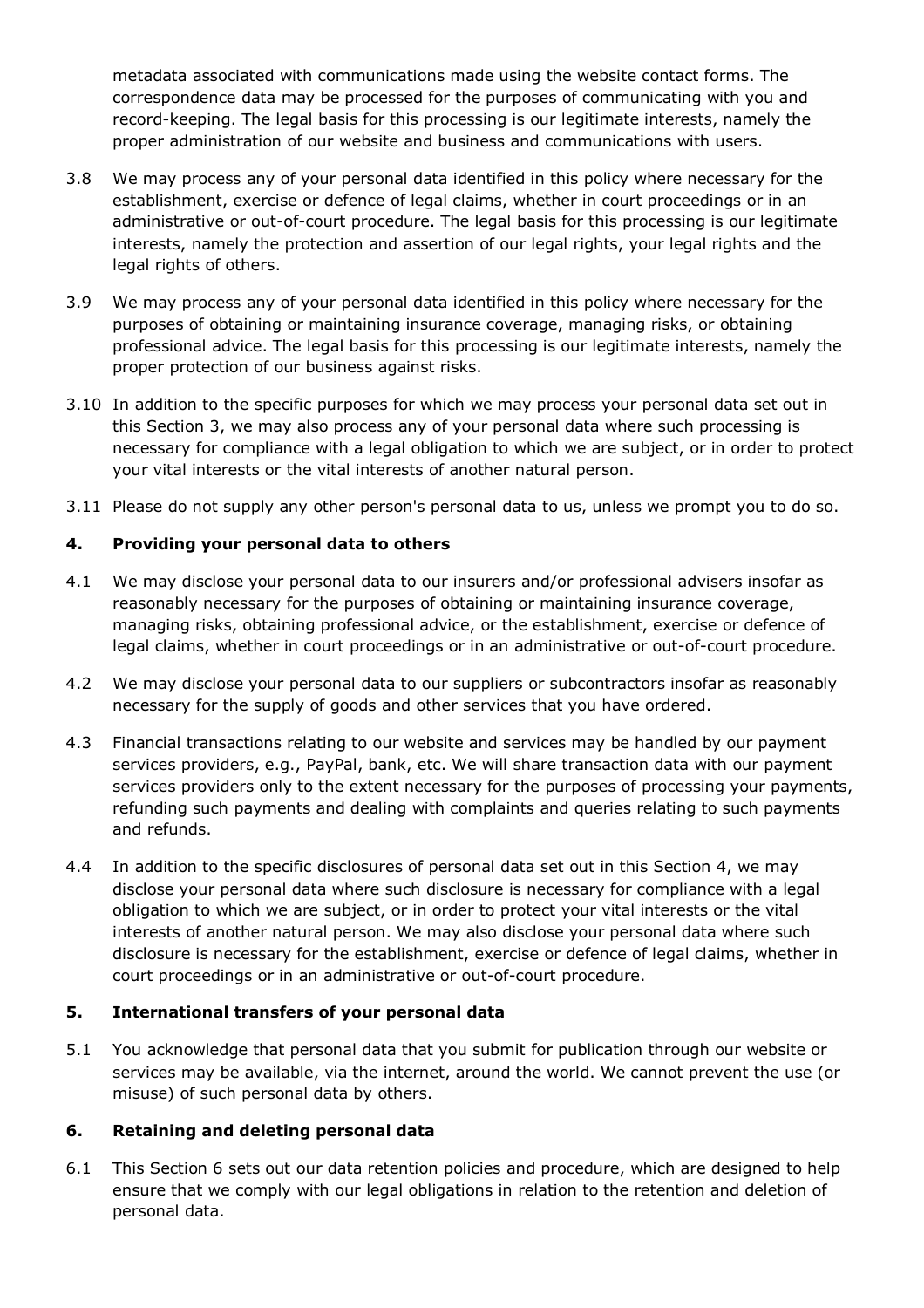- 6.2 Personal data that we process for any purpose or purposes shall not be kept for longer than is necessary for that purpose or those purposes.
- 6.3 Notwithstanding the other provisions of this Section 6, we may retain your personal data where such retention is necessary for compliance with a legal obligation to which we are subject, or in order to protect your vital interests or the vital interests of another natural person.

#### **7. Amendments**

- 7.1 We may update this policy from time to time by publishing a new version on our website.
- 7.2 You should check this page occasionally to ensure you are happy with any changes to this policy.
- 7.3 We may notify you of significant changes to this policy by email.

## **8. Your rights**

- 8.1 In this Section 8, we have summarised the rights that you have under data protection law. Some of the rights are complex, and not all of the details have been included in our summaries. Accordingly, you should read the relevant laws and guidance from the regulatory authorities for a full explanation of these rights.
- 8.2 Your principal rights under data protection law are:
	- (a) the right to access;
	- (b) the right to rectification;
	- (c) the right to erasure;
	- (d) the right to restrict processing;
	- (e) the right to object to processing;
	- (f) the right to data portability;
	- (g) the right to complain to a supervisory authority; and
	- (h) the right to withdraw consent.
- 8.3 You have the right to confirmation as to whether or not we process your personal data and, where we do, access to the personal data, together with certain additional information. That additional information includes details of the purposes of the processing, the categories of personal data concerned and the recipients of the personal data. Providing the rights and freedoms of others are not affected, we will supply to you a copy of your personal data. The first copy will be provided free of charge, but additional copies may be subject to a reasonable fee.
- 8.4 You have the right to have any inaccurate personal data about you rectified and, taking into account the purposes of the processing, to have any incomplete personal data about you completed.
- 8.5 In some circumstances you have the right to the erasure of your personal data without undue delay. Those circumstances include: the personal data are no longer necessary in relation to the purposes for which they were collected or otherwise processed; you withdraw consent to consent-based processing; you object to the processing under certain rules of applicable data protection law; the processing is for direct marketing purposes; and the personal data have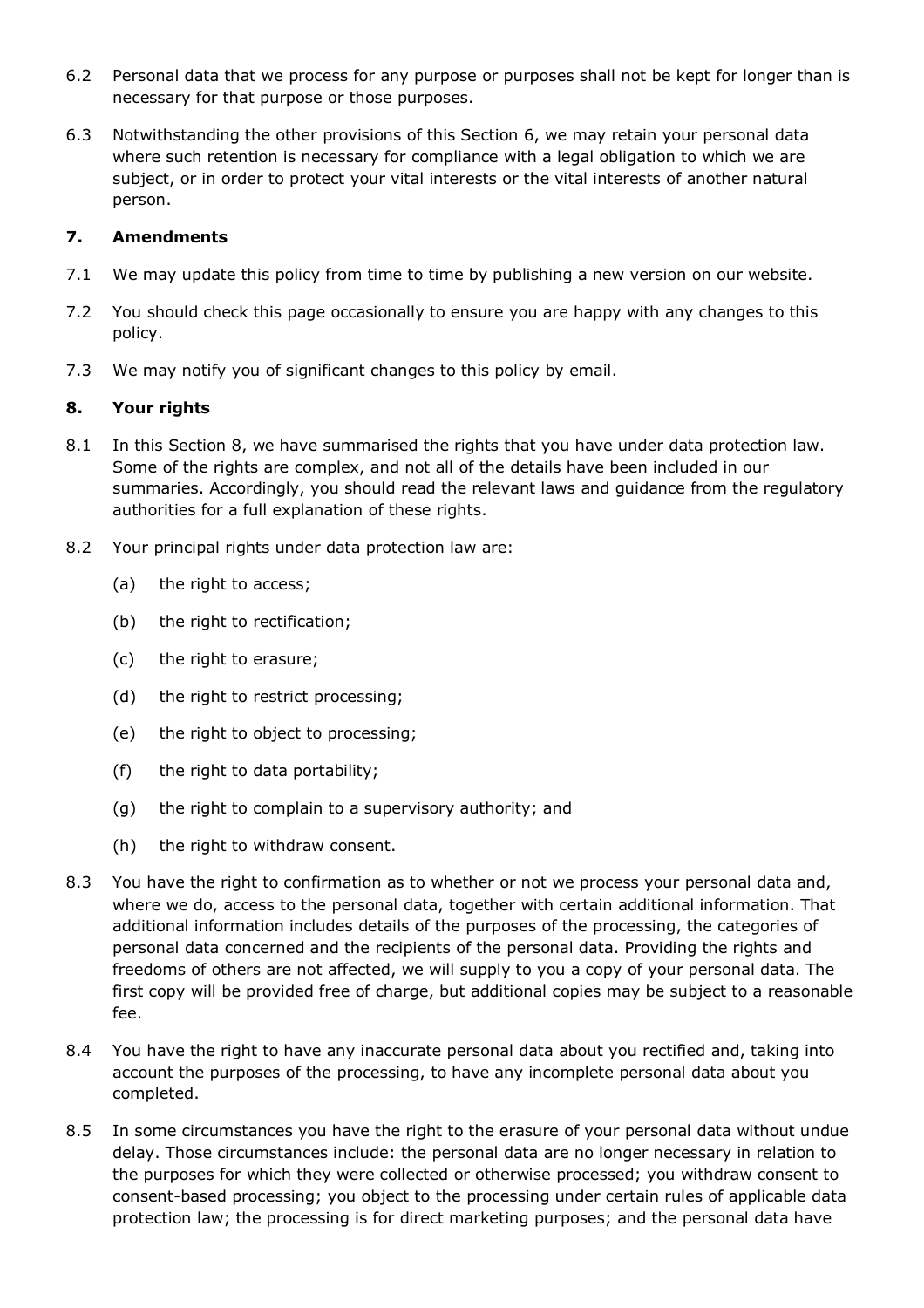been unlawfully processed. However, there are exclusions of the right to erasure. The general exclusions include where processing is necessary: for exercising the right of freedom of expression and information; for compliance with a legal obligation; or for the establishment, exercise or defence of legal claims.

- 8.6 In some circumstances you have the right to restrict the processing of your personal data. Those circumstances are: you contest the accuracy of the personal data; processing is unlawful but you oppose erasure; we no longer need the personal data for the purposes of our processing, but you require personal data for the establishment, exercise or defence of legal claims; and you have objected to processing, pending the verification of that objection. Where processing has been restricted on this basis, we may continue to store your personal data. However, we will only otherwise process it: with your consent; for the establishment, exercise or defence of legal claims; for the protection of the rights of another natural or legal person; or for reasons of important public interest.
- 8.7 You have the right to object to our processing of your personal data on grounds relating to your particular situation, but only to the extent that the legal basis for the processing is that the processing is necessary for: the performance of a task carried out in the public interest or in the exercise of any official authority vested in us; or the purposes of the legitimate interests pursued by us or by a third party. If you make such an objection, we will cease to process the personal information unless we can demonstrate compelling legitimate grounds for the processing which override your interests, rights and freedoms, or the processing is for the establishment, exercise or defence of legal claims.
- 8.8 You have the right to object to our processing of your personal data for direct marketing purposes (including profiling for direct marketing purposes). If you make such an objection, we will cease to process your personal data for this purpose.
- 8.9 You have the right to object to our processing of your personal data for scientific or historical research purposes or statistical purposes on grounds relating to your particular situation, unless the processing is necessary for the performance of a task carried out for reasons of public interest.
- 8.10 To the extent that the legal basis for our processing of your personal data is:
	- (a) consent; or
	- (b) that the processing is necessary for the performance of a contract to which you are party or in order to take steps at your request prior to entering into a contract,

 and such processing is carried out by automated means, you have the right to receive your personal data from us in a structured, commonly used format. However, this right does not apply where it would adversely affect the rights and freedoms of others.

- 8.11 If you consider that our processing of your personal information infringes data protection laws, you have a legal right to lodge a complaint with a supervisory authority responsible for data protection. You may do so in the EU member state of your habitual residence, your place of work or the place of the alleged infringement.
- 8.12 To the extent that the legal basis for our processing of your personal information is consent, you have the right to withdraw that consent at any time. Withdrawal will not affect the lawfulness of processing before the withdrawal.
- 8.13 You may exercise any of your rights in relation to your personal data by written notice to us, including email and letter, in addition to any other methods specified in this Section 8.

#### **9. Our details**